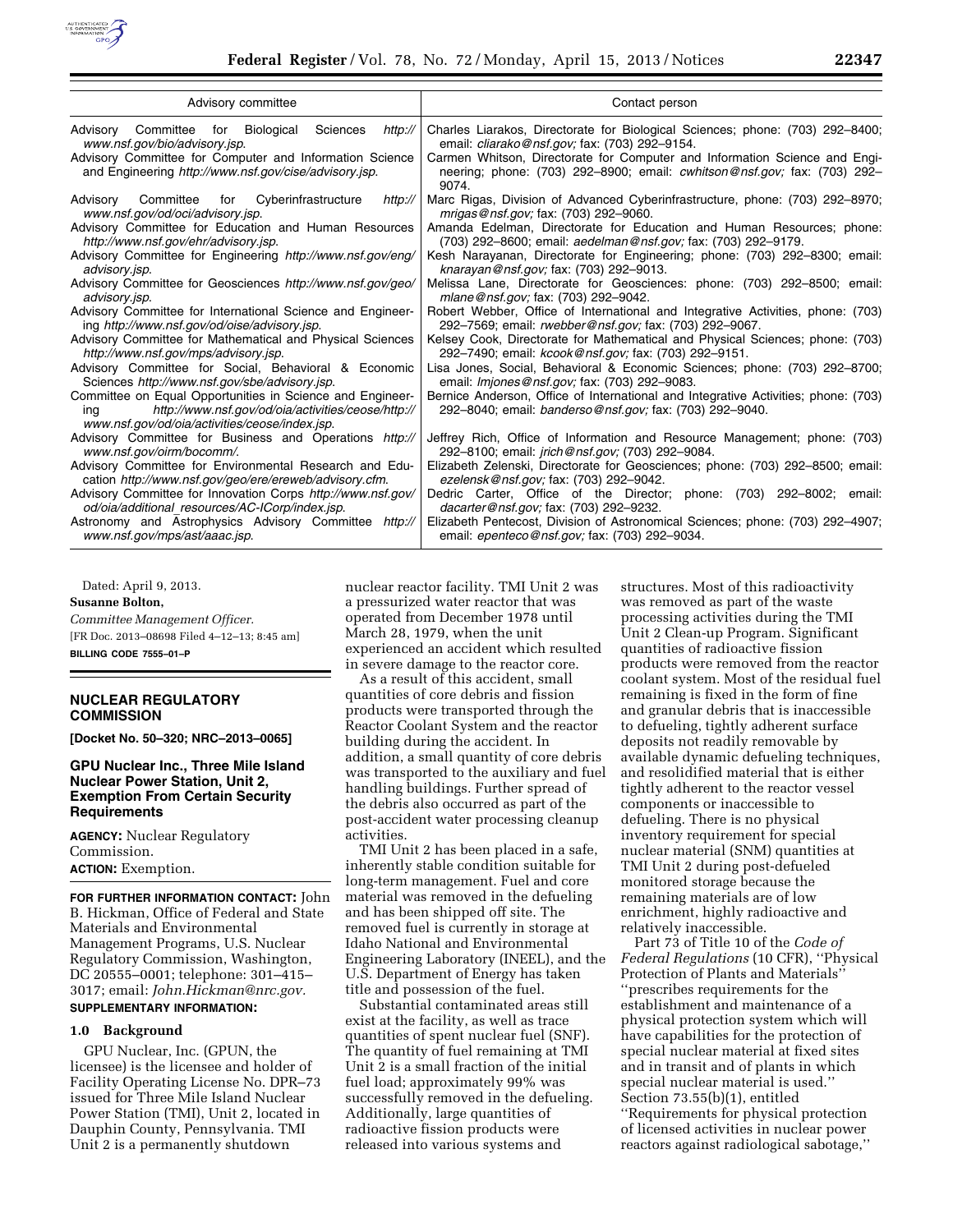states, ''The licensee shall establish and maintain a physical protection program, to include a security organization, which will have as its objective to provide high assurance that activities involving special nuclear material are not inimical to the common defense and security and do not constitute an unreasonable risk to the public health and safety.''

The Power Reactor Security Rule, which applies to all 10 CFR part 50 licensees, was revised on March 27, 2009, with compliance required by March 31, 2010 (74 FR 13926). The NRC held a webinar on July 20, 2010, to provide clarification on the applicability of the power reactor security regulations to 10 CFR part 50 licensees undergoing decommissioning or 10 CFR part 50 licensees that have only a general licensed Independent Spent Fuel Storage Installation (ISFSI). By letter dated August 2, 2010, the NRC informed GPUN of the applicability of the revised rule and stated that GPUN should evaluate the applicability of the regulation to its facility and either make appropriate changes or request an exemption (ML102080269).

#### **2.0 Request/Action**

By letter dated November 22, 2010 (ML110730375), and supplemented by email dated February 8, 2013 (ML13044A053), GPUN responded to the NRC's letter and requested exemptions from certain security requirements in 10 CFR 73.55.

### **3.0 Discussion**

Pursuant to 10 CFR 73.5, ''Specific Exemptions,'' the Commission may, upon application of any interested person or upon its own initiative, grant such exemptions from the requirements in 10 CFR Part 73 as it determines are authorized by law and will not endanger life or property or the common defense and security, and are otherwise in the public interest.

The purpose of the security requirements of 10 CFR Part 73, as applicable to a 10 CFR Part 50 licensed facility, is to prescribe requirements for a facility that possesses and utilizes SNM. The fuel removed from TMI Unit 2 is currently in storage at Idaho National and Environmental Engineering Laboratory, and the U.S. Department of Energy has taken title and possession of the fuel. With the completion of the fuel transfer, there is no longer any SNM located within TMI Unit 2 other than that contained in plant systems as residual contamination.

The remaining radioactive material is in a form that does not pose a risk of removal (i.e., an intact reactor pressure

vessel and contaminated structures) and is well dispersed and is not easily aggregated. With the removal of the fuel containing SNM, the potential for radiological sabotage or diversion of SNM at the 10 CFR Part 50 licensed site was eliminated.

For clarity, the staff grouped each GPUN exemption request into one of two categories:

(1) Exemption denied because the regulations are not applicable to the facility; and

(2) Exemption granted.

# **3.1 Exemption Denied Because the Regulations Are Not Applicable to the Facility**

The licensee has requested exemptions from the cyber security and protection of digital assets regulations as delineated in 10 CFR 73.55(a)(1), 73.55(b)(8), 73.55(b)(9)(ii)(C), 73.55(c)(1)(i), 73.55(c)(6), and 73.55(m)(2). Cyber Security under 10 CFR 73.54 is applicable to licensees currently ''licensed to operate a nuclear power plant under Part 50.'' Since TMI Unit 2 is licensed to possess but not operate a nuclear power plant, requirements under 10 CFR 73.54 do not apply. Consequently, requirements under 10 CFR 73.55 that reference cyber security or protection of digital assets are not applicable and the exemptions are denied. The licensee also requested an exemption from 10 CFR 73.55(f)(2). In 10 CFR  $73.55(f)(2)$  also specifies cyber security requirements that are not applicable to TMI Unit 2, therefore that exemption is denied.

#### **3.2 Exemption Granted**

The licensee has requested exemptions from the target sets requirements in 10 CFR 73.55(b)(4), 10 CFR 73.55(f)(1), 10 CFR 73.55(f)(3), and 10 CFR 73.55(f)(4). Due to the status of TMI Unit 2, permanently shutdown with virtually all fuel removed from the facility, there is no longer any equipment or facilities that need to be protected. Therefore, there are no designated Target Sets identified for TMI Unit 2. Therefore, regulations which refer to Target Sets are not necessary for TMI Unit 2 and the requested exemptions are granted.

The licensee has requested an exemption from the bullet-resistingphysical barriers requirements in 10 CFR 73.55(e)(5) with respect to the main control room (MCR). Due to the status of TMI Unit 2, permanently shutdown with virtually all fuel removed from the facility, the TMI Unit 2 MCR has no operational or safety function and is no longer continuously manned or classified as a vital area. With the TMI

Unit 2 MCR no longer performing the original design safety function, there is no need for it to be protected by bullet resisting barriers. Therefore, the requested exemption is granted.

The licensee has requested exemption from the vital areas requirements in 10 CFR 73.55 $(e)(9)(v)$ , for the reactor control room,  $(e)(9)(v)(A)$ , and the spent fuel pool,  $(e)(9)(v)(B)$ . Due to the permanently defueled and shutdown status of the facility, the TMI Unit 2 MCR is no longer a functional facility for controlling reactivity or safety related systems. Because the MCR no longer performing any vital control or safety function it does not need to be considered a vital area from a security perspective. The TMI Unit 2 spent fuel pool (SFP) has been drained and decontaminated and no longer serves as a spent fuel pool. Therefore, the TMI Unit 2 SFP is not a vital security area with respect to TMI Unit 2. Therefore, the requested exemptions are granted.

The licensee has requested an exemption from the waterways requirements at 10 CFR 73.55(e)(10)(ii)(A). By email dated February 8, 2013, the licensee clarified that their original request for exemption from 10 CFR 73.55(e)(11)(A) was a typographical error and that they intended to request an exemption from 10 CFR 73.55(e)(10)(ii)(A). Due to the status of TMI Unit 2, permanently shutdown with virtually all fuel removed from the facility, there is no longer any equipment or facilities that need to be protected. The Unit 2 River Water Intake Structure is no longer considered a vital area and all equipment previously located within the intake structure has been removed and piping leading to the Protected Area has been filled in with concrete and stone. Based on the reduced need for security at the permanently defueled and shutdown facility, there is no need for waterway security and no need to identify areas from which a waterborne vehicle must be restricted. Therefore, the exemption is granted.

The licensee has requested exemption from the requirements for communication in 10 CFR  $73.55(j)(4)$ , (j)(4)(ii), and (n)(5), specifically, for communications with the MCR and testing communications with the MCR and local law enforcement agencies (LLEAs). Due to the permanently defueled and shutdown status of the facility the TMI Unit 2 MCR is no longer continuously manned or functional from a security perspective. Since the MCR no longer performs any vital control or safety function there is no need to maintain communications capability with the MCR. The removal